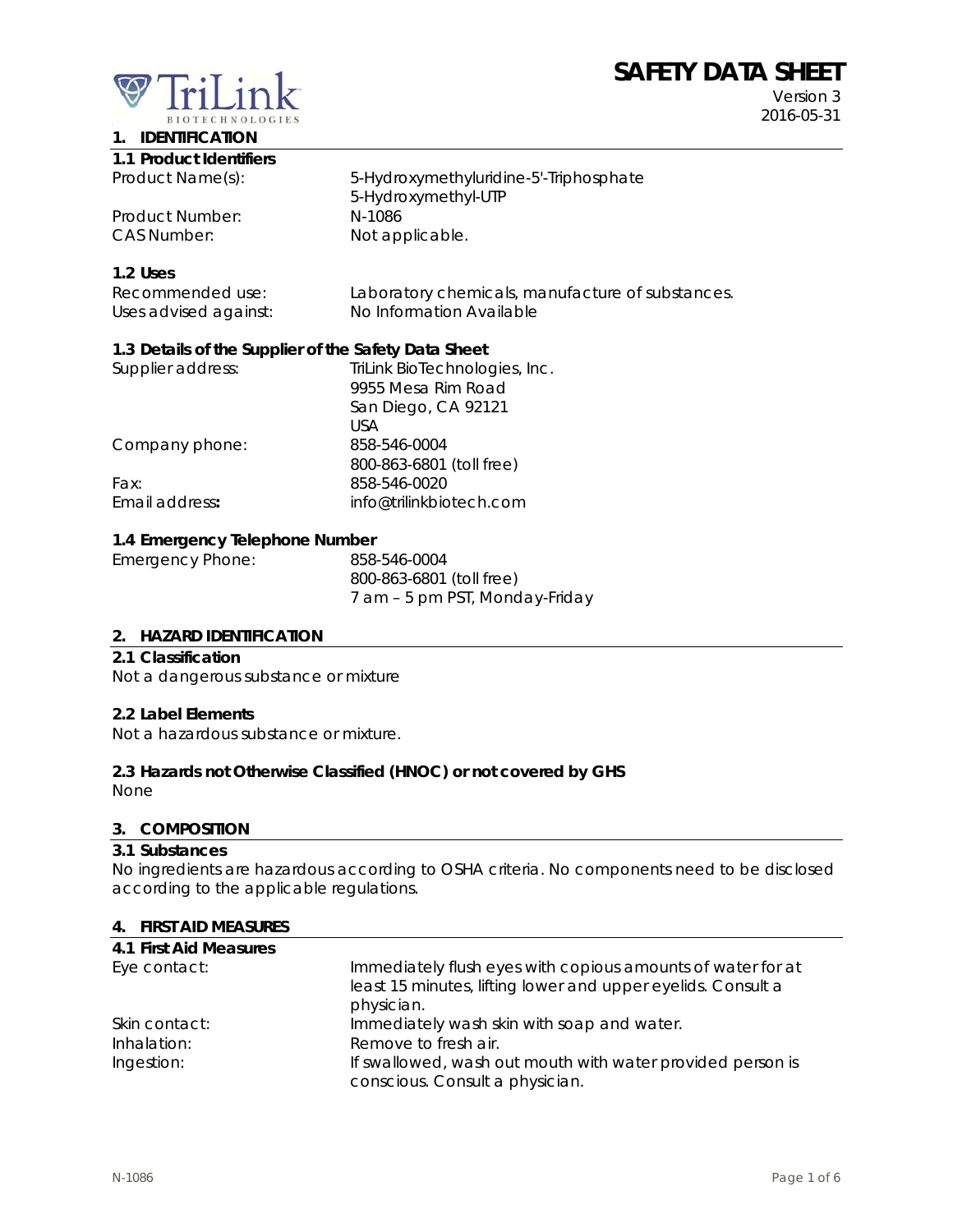# **4.2 Most Important Symptoms and Effects, both Acute and Delayed**

No information available.

# **4.3 Indication of any Immediate Medical Attention and Special Treatment Needed**

No information available.

# **5. FIRE-FIGHTING MEASURE**

| 5.1 Extinguishing Media |                                                                 |
|-------------------------|-----------------------------------------------------------------|
| Suitable Media:         | Use water spray, alcohol-resistant foam, dry chemical or carbon |
|                         | dioxide.                                                        |

# **5.2 Special Hazards Arising from Product**

No information available.

# **5.3 Advice for Firefighters**

As in any fire, wear self-contained breathing apparatus pressure-demand, MSHA/NIOSH (approved or equivalent) and full protective gear.

# **6. ACCIDENTAL RELEASE MEASURES**

**6.1 Personal Precautions, Protective Equipment and Emergency Procedures**  Ensure adequate ventilation. Avoid breathing vapors, mists or gas. See Section 8 for personal protection.

# **6.2 Environmental Precautions**

See Section 12 for additional ecological information.

# **6.3 Methods and Materials for Containment and Clean Up**

Prevent further leakage or spillage if safe to do so. Soak up with inert absorbent material. Pick up and transfer to properly labeled containers. This material and its container must be disposed of as hazardous waste.

# **7. HANDLING & STORAGE**

# **7.1 Precautions for Safe Handling**

Ensure adequate ventilation. Avoid breathing vapors, mists or gas. See Section 8 for personal protection.

# **7.2 Conditions for Safe Storage**

Keep/store only in original container. Storage Temperature: -20°C or below.

# **7.3 Incompatibilities**

None known based on information supplied.

# **8. EXPOSURE CONTROLS/PERSONAL PROTECTION**

#### **8.1 Control Parameters**

This product, as supplied, does not contain any hazardous materials with occupational exposure limits established by the region specific regulatory bodies.

# **8.2 Appropriate Engineering Controls**

General industrial hygiene practices.

# **8.3 Individual Protection Measures**

Eye/Face Protection: Wear safety glasses with side shields (or goggles).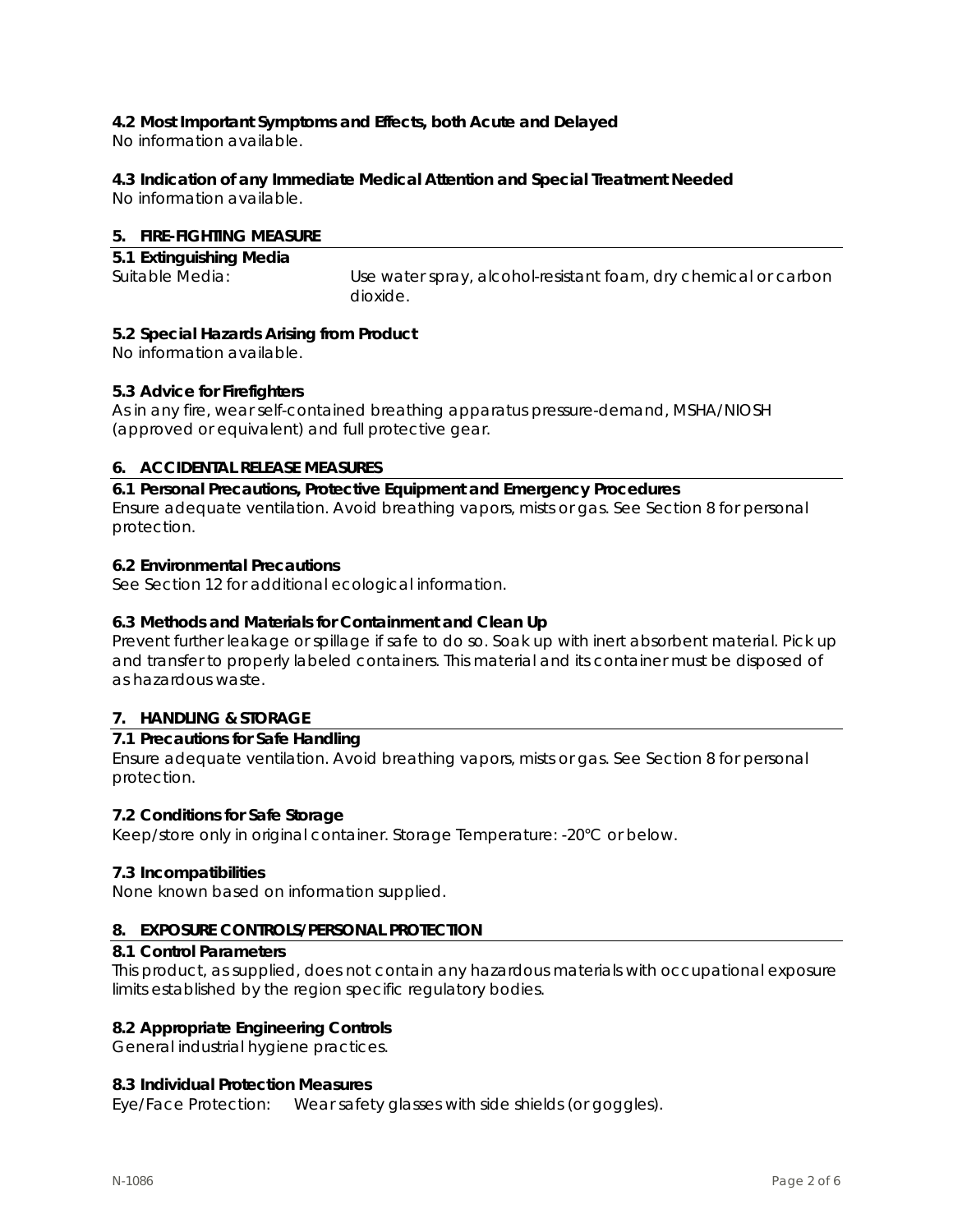| Skin/Body Protection: | Wear suitable protective clothing and gloves.                |
|-----------------------|--------------------------------------------------------------|
|                       | Respiratory Protection: Use in well ventilated areas.        |
| General:              | Handle in accordance with good industrial hygiene and safety |
|                       | practice.                                                    |

#### **9. PHYSICAL AND CHEMICAL PROPERTIES**

| 9.1 Information on Basic Physical and Chemical Properties |                                                       |  |
|-----------------------------------------------------------|-------------------------------------------------------|--|
| Physical state:                                           | Liquid                                                |  |
| Appearance:                                               | Colorless                                             |  |
| Odor:                                                     | Mild                                                  |  |
| pH:                                                       | Refer to trilinkbiotech.com for specific information. |  |
| Melting Point/Freezing Point:                             | No information available                              |  |
| <b>Boiling Point/Boiling Range:</b>                       | No information available                              |  |
| Flash Point:                                              | No information available                              |  |
| <b>Evaporation Rate:</b>                                  | No information available                              |  |
| Flammability (solid, gas):                                | No information available                              |  |
| Upper/Lower Flammability                                  | No information available                              |  |
| Limits:                                                   |                                                       |  |
| Vapor Pressure:                                           | No information available                              |  |
| Vapor Density:                                            | No information available                              |  |
| Relative Density:                                         | No information available                              |  |
| Specific Density:                                         | No information available                              |  |
| Water Solubility:                                         | No information available                              |  |
| Partition Coefficient:                                    | No information available                              |  |
| <b>Autoignition Temperature:</b>                          | No information available                              |  |
| Decomposition Temperature:                                | No information available                              |  |
| Viscosity:                                                | No information available                              |  |
| <b>Oxidizing Properties:</b>                              | No information available                              |  |
|                                                           |                                                       |  |

#### **10. STABILITY AND REACTIVITY**

# **10.1 Reactivity**

No information available.

# **10.2 Chemical stability**

Stable under normal conditions.

#### **10.3 Possibility of hazardous reactions**

Can react briskly with oxidizers, danger of explosion.

#### **10.4 Conditions to avoid**

Incompatible materials. Ignition sources. Heat.

#### **10.5 Incompatible materials**

Strong oxidizing agents.

#### **10.6 Hazardous decomposition products**

Thermal decomposition can lead to release of irritating and toxic gases and vapors. Carbon monoxide. Carbon dioxide (CO2).

## **11. TOXICOLOGICAL INFORMATION**

# **11.1 Information on likely routes of exposure**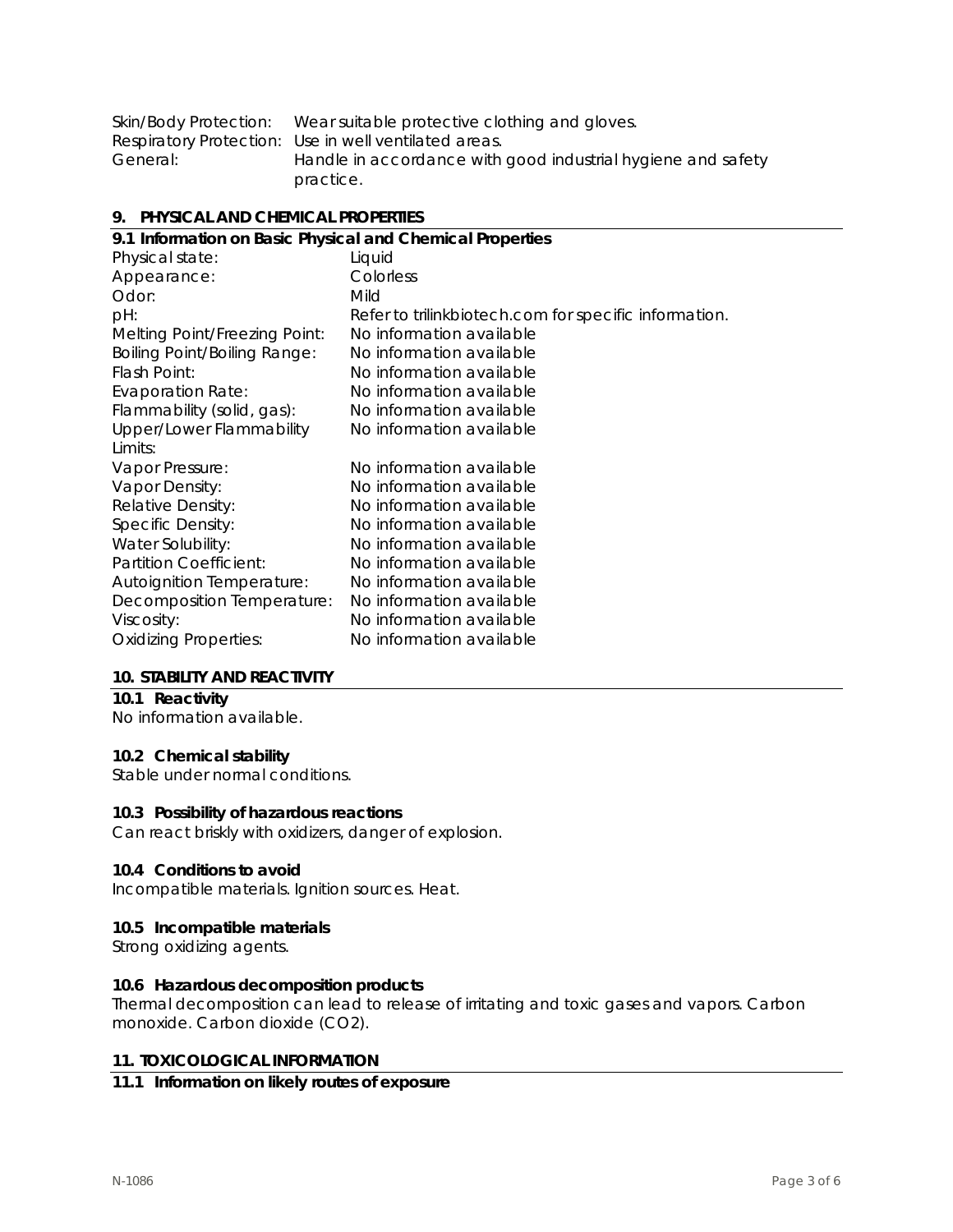| Inhalation   | Avoid breathing vapors or mists. May cause irritation of<br>respiratory tract.                                                                                                                                                 |
|--------------|--------------------------------------------------------------------------------------------------------------------------------------------------------------------------------------------------------------------------------|
| Eye contact  | Redness. May cause slight irritation.                                                                                                                                                                                          |
| Skin contact | Prolonged contact may cause redness and irritation. Repeated<br>exposure may cause skin dryness or cracking.                                                                                                                   |
| Ingestion    | May cause drowsiness or dizziness. Ingestion causes burns of the<br>upper digestive and respiratory tracts. Symptoms include burning<br>sensation, coughing, wheezing, shortness of breath, headache,<br>nausea, and vomiting. |

# **11.2 Information on toxicological effects**

Symptoms No information available.

## **11.3 Delayed and immediate effects as well as chronic effects from short and long-term exposure**

| Skin corrosion/Irritation:                                  | Mild                                    |
|-------------------------------------------------------------|-----------------------------------------|
| Serious Eye Damage/Eye                                      | Mild                                    |
| Irritation:                                                 |                                         |
| Skin or Respiratory Sensitization: No information available |                                         |
| Germ Cell Mutagenicity:                                     | No information available                |
| Carcinogenicity:                                            | No information available                |
| Reproductive Toxicity:                                      | No information available                |
| Developmental Toxicity:                                     | No information available                |
| Teratogenicity:                                             | No information available                |
| STOT - Single Exposure:                                     | No information available                |
| STOT - Repeated Exposure:                                   | No information available                |
| Target Organs:                                              | Kidneys, eyes, skin, respiratory system |
| Chronic Toxicity:                                           | No information available                |
| Subchronic Toxicity:                                        | No information available                |
| Neurological Effects:                                       | No information available                |
| <b>Aspiration Hazard:</b>                                   | No information available                |
| <b>Other Adverse Effects:</b>                               | No information available                |
|                                                             |                                         |

#### **12. ECOLOGICAL INFORMATION**

# **12.1 Marine pollutant**

No information available

# **12.2 Ecotoxicity**

No information available

# **12.3 Persistence and degradability**

No information available

# **12.4 Bioaccumulation**

No information available

# **12.5 Mobility**

No information available

# **12.6 Other adverse effects**

Ozone Depletion Potential: No information available

Ozone: No information available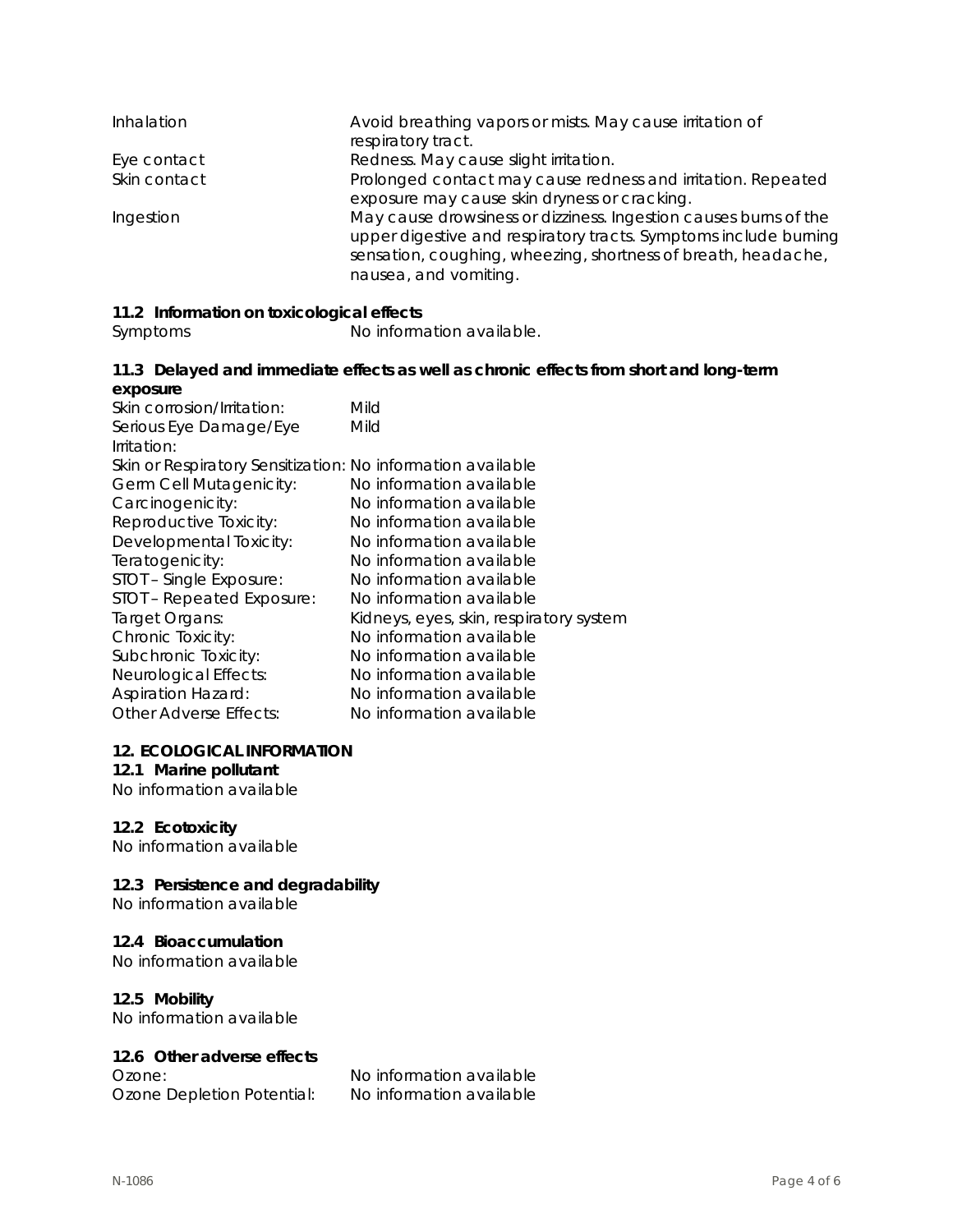# **13. DISPOSAL CONSIDERATIONS**

| IJ.<br><b>DISPOSAL CONSIDERATIONS</b> |                                                                                                                                                                                                                                                                                                                                                                                                                           |
|---------------------------------------|---------------------------------------------------------------------------------------------------------------------------------------------------------------------------------------------------------------------------------------------------------------------------------------------------------------------------------------------------------------------------------------------------------------------------|
| 13.1 Waste treatment methods          |                                                                                                                                                                                                                                                                                                                                                                                                                           |
| Relevant Information:                 | Keep out of drains, sewers, ditches and waterways.                                                                                                                                                                                                                                                                                                                                                                        |
| <b>Disposal Method:</b>               | Use a licensed professional waste disposal service to dispose of<br>this product. Product may be dissolved in a combustible solvent<br>or absorbed onto a combustible material and burned by a<br>chemical incinerator.                                                                                                                                                                                                   |
| Contaminated Packaging:               | Dispose of as unused product.                                                                                                                                                                                                                                                                                                                                                                                             |
| <b>TRANSPORT INFORMATION</b><br>14.   |                                                                                                                                                                                                                                                                                                                                                                                                                           |
| Dot:                                  | Not dangerous goods.                                                                                                                                                                                                                                                                                                                                                                                                      |
| 15.<br><b>REGULATORY INFORMATION</b>  |                                                                                                                                                                                                                                                                                                                                                                                                                           |
| 15.1 US Federal Regulations           |                                                                                                                                                                                                                                                                                                                                                                                                                           |
| Clean Water Act (CWA):                | This product does not contain any substances regulated as<br>pollutants pursuant to the Clean Water Act (40 CFR 122.21 and<br>40 CFR 122.42).                                                                                                                                                                                                                                                                             |
| CERCLA:                               | This material, as supplied, does not contain any substances<br>regulated as hazardous substances under the Comprehensive<br>Environmental Response Compensation and Liability Act<br>(CERCLA) (40 CFR 302) or the Superfund Amendments and<br>Reauthorization Act (SARA) (40 CFR 355). There may be specific<br>reporting requirements at the local, regional, or state level<br>pertaining to releases of this material. |
| 15.2 US State Regulations             |                                                                                                                                                                                                                                                                                                                                                                                                                           |
| California Proposition 65:            | This product does not contain any Proposition 65 chemicals.                                                                                                                                                                                                                                                                                                                                                               |
| <b>OTHER INFORMATION</b><br>16.       |                                                                                                                                                                                                                                                                                                                                                                                                                           |

# **16.1 HMIS Rating**  Health Hazard: 0

| Flammability:          | $\left( \right)$ |
|------------------------|------------------|
| Physical Hazard:       | $\left( \right)$ |
| Chronic Health Hazard: | $\left( \right)$ |
|                        |                  |

# **16.2 NFPA Rating**

| Health Hazard:     |                  |
|--------------------|------------------|
| Fire Hazard:       | $\left( \right)$ |
| Reactivity Hazard: |                  |

# **16.3 Preparation Information**

| Prepared By: | TriLink BioTechnologies, Inc.<br>858-546-0004 |
|--------------|-----------------------------------------------|
| Issue Date:  | 2016-05-31                                    |
| Version:     |                                               |

# **16.4 Further Information**

Copyright 2016 TriLink BioTechnologies, inc. License granted to make unlimited paper copies for internal use only. The above information is believed to be accurate, but not necessarily all inclusive, and thus should only be used as a guide in the handling and use of this material. The